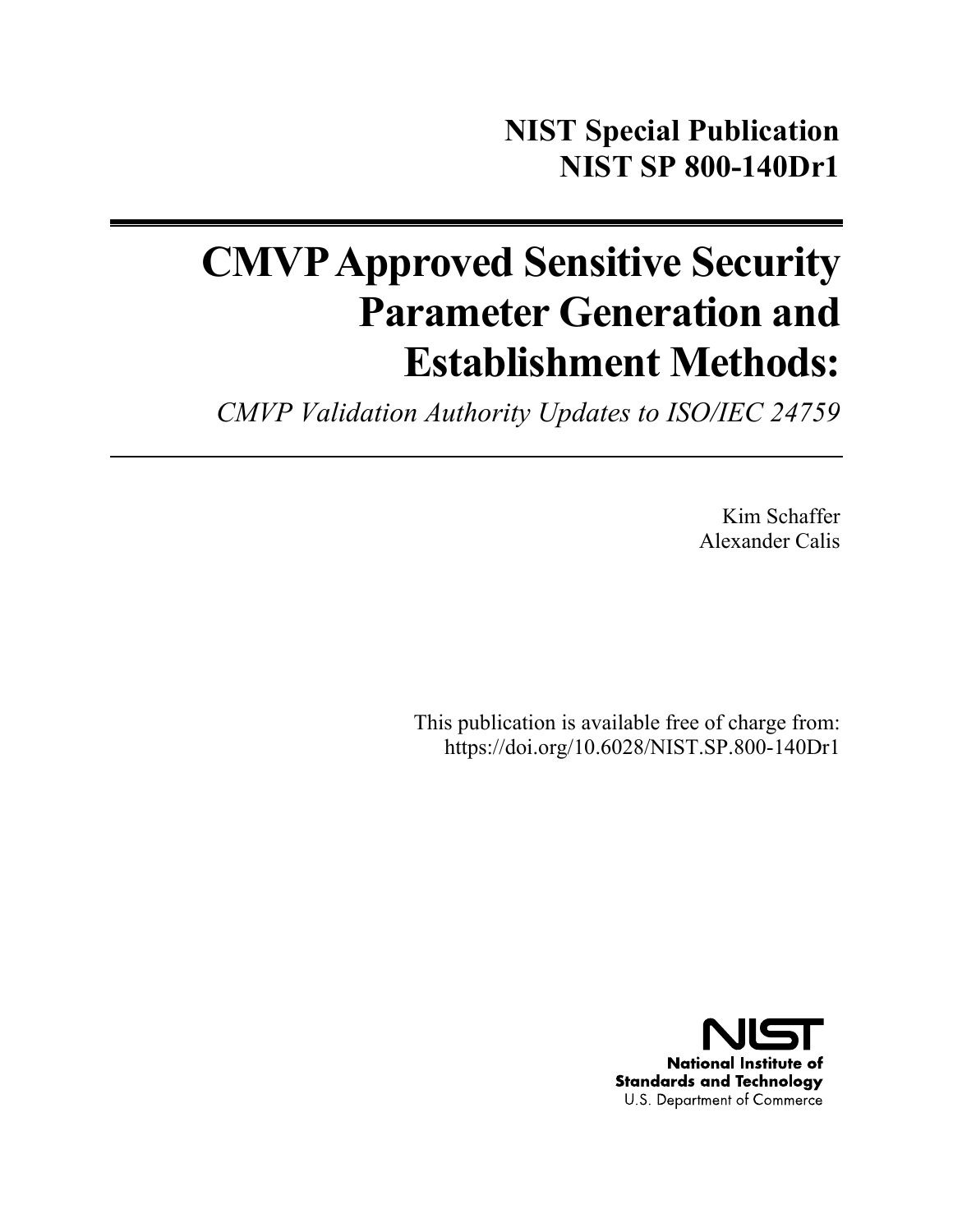**NIST Special Publication NIST SP 800-140Dr1**

# **CMVP Approved Sensitive Security Parameter Generation and Establishment Methods:**

*CMVP Validation Authority Updates to ISO/IEC 24759*

Kim Schaffer Alexander Calis *Computer Security Division Information Technology Laboratory*

This publication is available free of charge from: https://doi.org/10.6028/NIST.SP.800-140Dr1

May 2022



U.S. Department of Commerce *Gina M. Raimondo, Secretary*

National Institute of Standards and Technology *Laurie E. Locascio, NIST Director and Under Secretary of Commerce for Standards and Technology*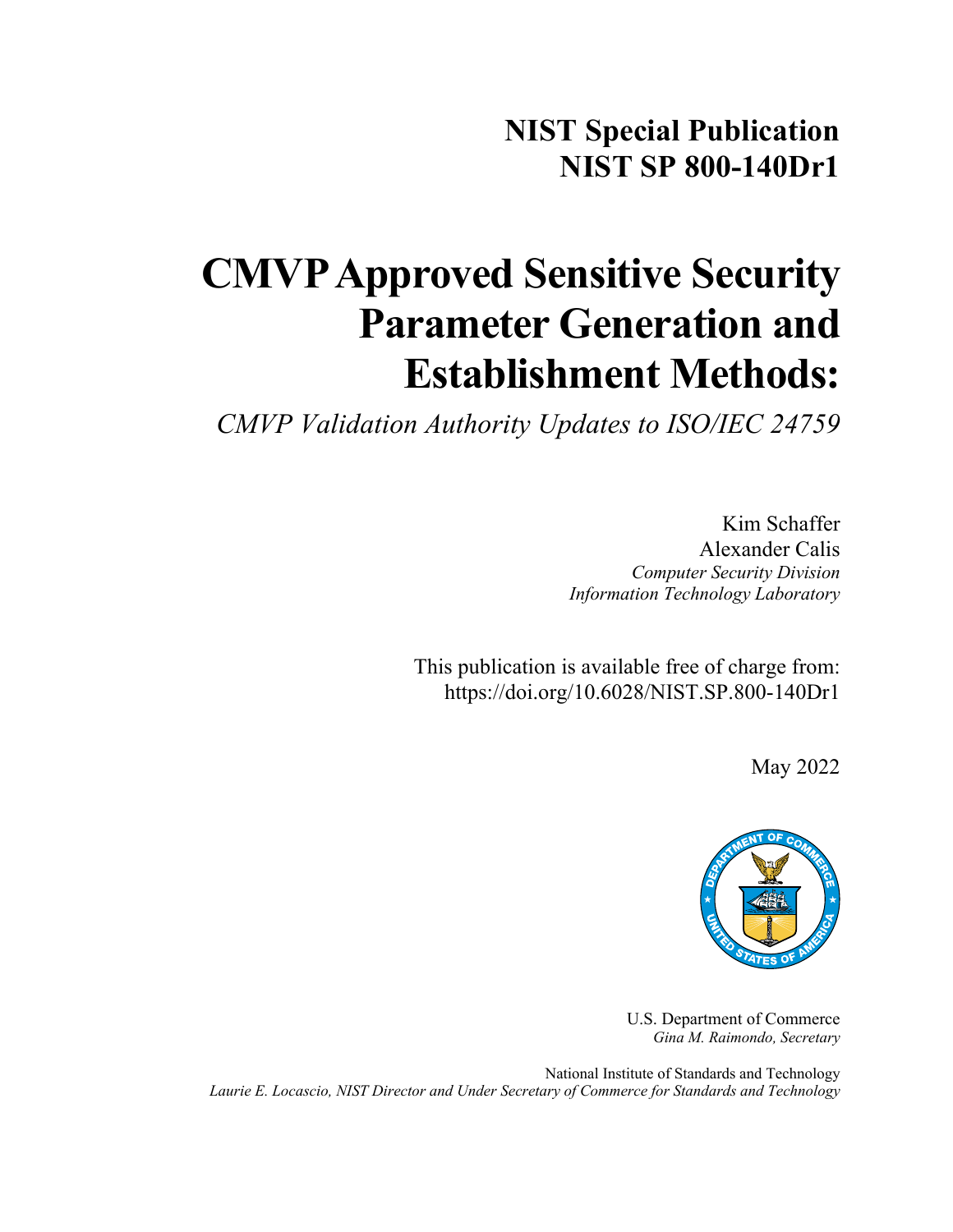#### **Authority**

This publication has been developed by the National Institute of Standards and Technology (NIST) in accordance with its statutory responsibilities under the Federal Information Security Modernization Act (FISMA) of 2014, 44 U.S.C. § 3551 *et seq.*, Public Law (P.L.) 113-283. NIST is responsible for developing information security standards and guidelines, including minimum requirements for federal information systems, but such standards and guidelines shall not apply to national security systems without the express approval of appropriate federal officials exercising policy authority over such systems. This guideline is consistent with the requirements of the Office of Management and Budget (OMB) Circular A-130.

Nothing in this publication should be taken to contradict the standards and guidelines made mandatory and binding on federal agencies by the Secretary of Commerce under statutory authority. Nor should these guidelines be interpreted as altering or superseding the existing authorities of the Secretary of Commerce, Director of the OMB, or any other federal official. This publication may be used by nongovernmental organizations on a voluntary basis and is not subject to copyright in the United States. Attribution would, however, be appreciated by NIST.

National Institute of Standards and Technology Special Publication 800-140Dr1 Natl. Inst. Stand. Technol. Spec. Publ. 800-140Dr1, 10 pages (May 2022) CODEN: NSPUE2

> This publication is available free of charge from: https://doi.org/10.6028/NIST.SP.800-140Dr1

Certain commercial entities, equipment, or materials may be identified in this document in order to describe an experimental procedure or concept adequately. Such identification is not intended to imply recommendation or endorsement by NIST, nor is it intended to imply that the entities, materials, or equipment are necessarily the best available for the purpose.

There may be references in this publication to other publications currently under development by NIST in accordance with its assigned statutory responsibilities. The information in this publication, including concepts and methodologies, may be used by federal agencies even before the completion of such companion publications. Thus, until each publication is completed, current requirements, guidelines, and procedures, where they exist, remain operative. For planning and transition purposes, federal agencies may wish to closely follow the development of these new publications by NIST.

Organizations are encouraged to review all draft publications during public comment periods and provide feedback to NIST. Many NIST cybersecurity publications, other than the ones noted above, are available at [https://csrc.nist.gov/publications.](https://csrc.nist.gov/publications)

**Submit comments on this publication to:** [sp800-140-comments@nist.gov](mailto:sp800-140-comments@nist.gov)

National Institute of Standards and Technology Attn: Computer Security Division, Information Technology Laboratory 100 Bureau Drive (Mail Stop 8930) Gaithersburg, MD 20899-8930

All comments are subject to release under the Freedom of Information Act (FOIA).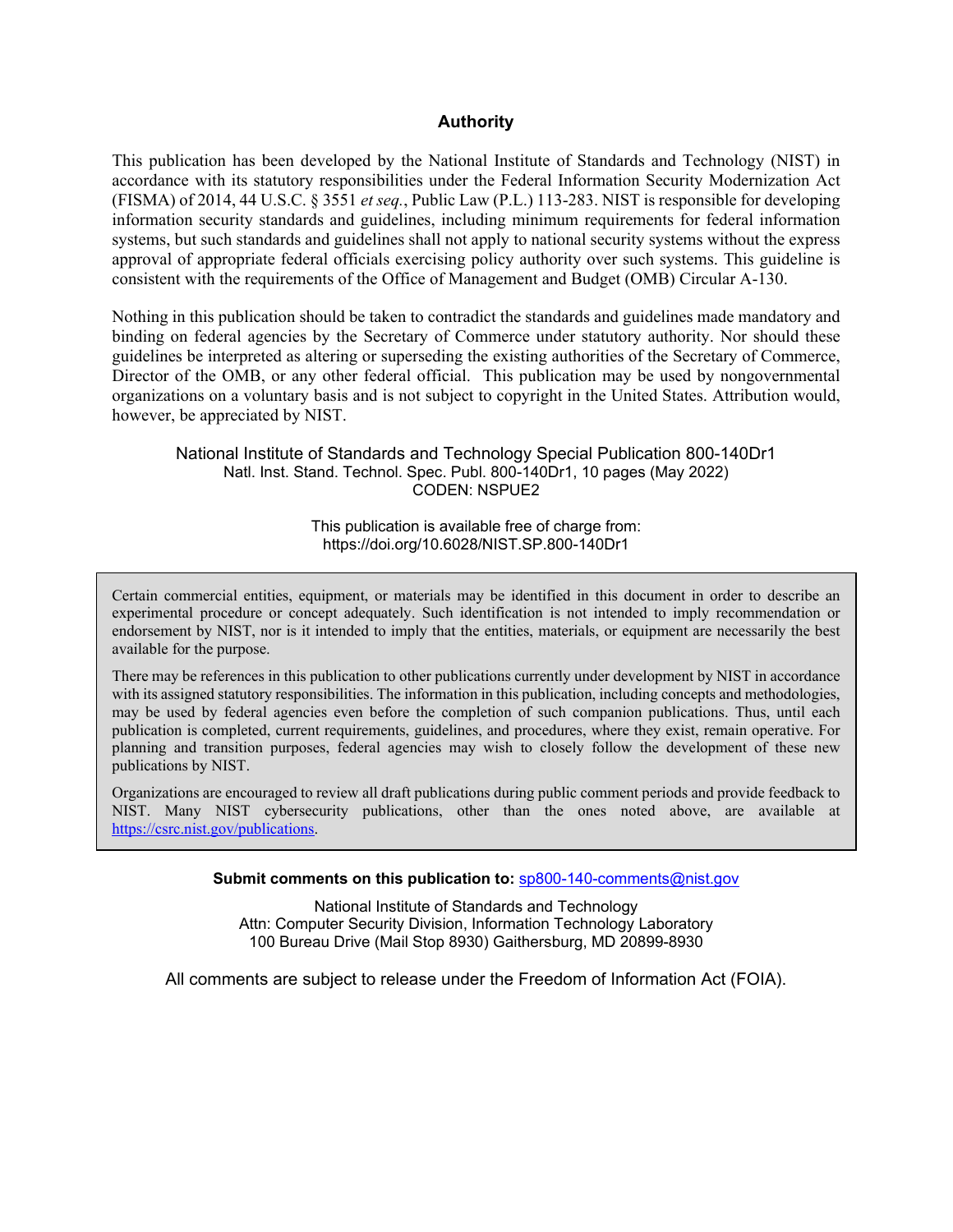# **Reports on Computer Systems Technology**

The Information Technology Laboratory (ITL) at the National Institute of Standards and Technology (NIST) promotes the U.S. economy and public welfare by providing technical leadership for the Nation's measurement and standards infrastructure. ITL develops tests, test methods, reference data, proof of concept implementations, and technical analyses to advance the development and productive use of information technology. ITL's responsibilities include the development of management, administrative, technical, and physical standards and guidelines for the cost-effective security and privacy of other than national security-related information in federal information systems. The Special Publication 800-series reports on ITL's research, guidelines, and outreach efforts in information system security, and its collaborative activities with industry, government, and academic organizations.

# **Abstract**

The approved sensitive security parameter generation and establishment methods listed in this publication replace the ones listed in International Organization for Standardization/International Electrotechnical Commission (ISO/IEC) 19790 Annex D and ISO/IEC 24759 paragraph 6.16, within the context of the Cryptographic Module Validation Program (CMVP). As a validation authority, the CMVP may supersede Annex D in its entirety.

#### **Keywords**

Cryptographic Module Validation Program; CMVP; FIPS 140 testing; FIPS 140-3; ISO/IEC 19790; ISO/IEC 24759; sensitive security parameter establishment methods; sensitive security parameter generation; testing requirement; vendor evidence; vendor documentation.

#### **Audience**

This document is intended for use by vendors, testing labs, and the CMVP to address issues in cryptographic module testing.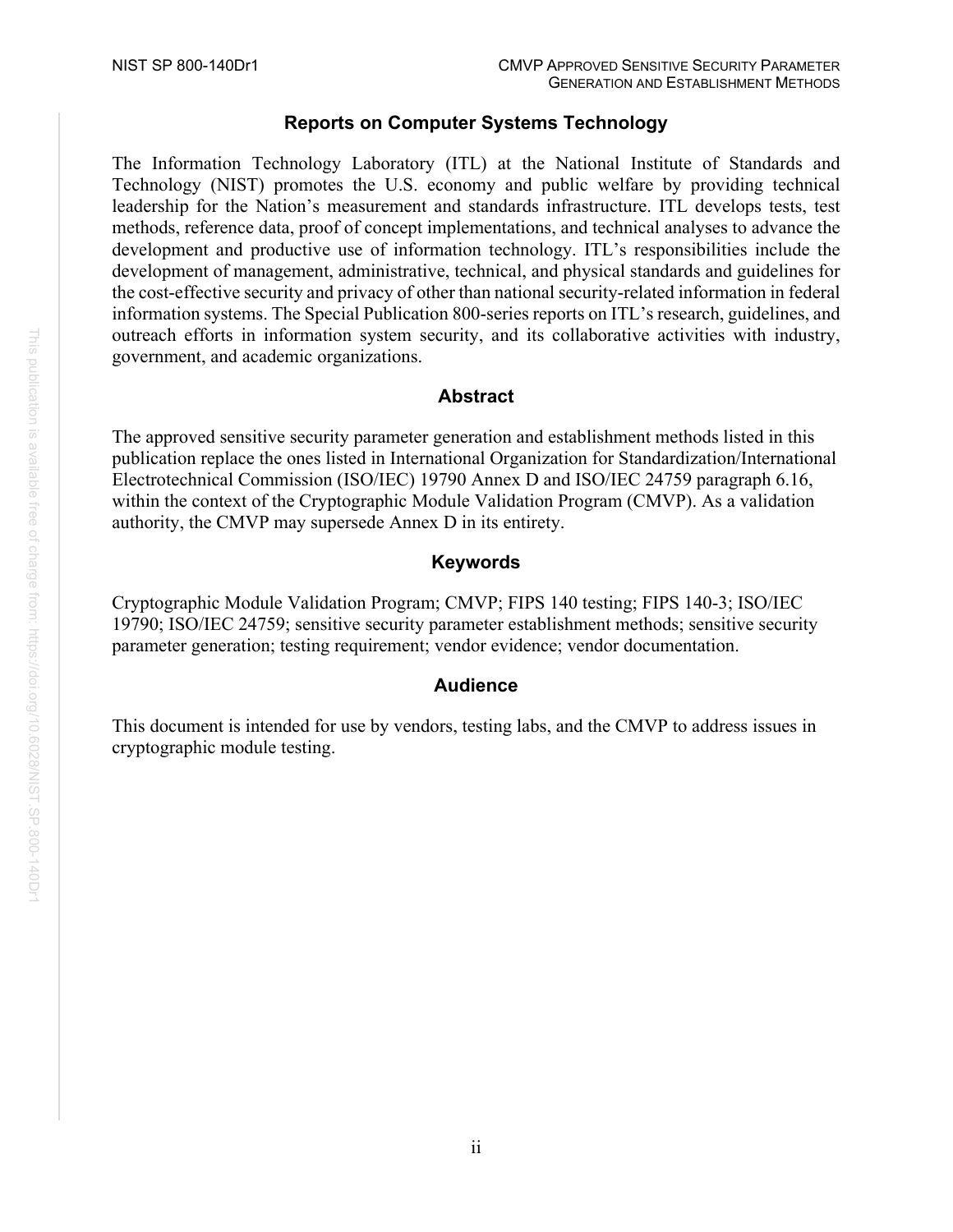# **Table of Contents**

| 1           |                                                                                |                                                                      |  |  |  |  |  |
|-------------|--------------------------------------------------------------------------------|----------------------------------------------------------------------|--|--|--|--|--|
| $\mathbf 2$ |                                                                                |                                                                      |  |  |  |  |  |
| 3           |                                                                                |                                                                      |  |  |  |  |  |
| 4           |                                                                                |                                                                      |  |  |  |  |  |
| 5           |                                                                                |                                                                      |  |  |  |  |  |
|             | 5.1                                                                            |                                                                      |  |  |  |  |  |
|             | 5.2                                                                            |                                                                      |  |  |  |  |  |
| 6           | <b>CMVP-approved sensitive security parameter generation and establishment</b> |                                                                      |  |  |  |  |  |
|             |                                                                                |                                                                      |  |  |  |  |  |
|             | 6.1                                                                            |                                                                      |  |  |  |  |  |
|             | 6.2                                                                            | Sensitive security parameter generation and establishment methods  2 |  |  |  |  |  |
|             |                                                                                |                                                                      |  |  |  |  |  |
|             |                                                                                |                                                                      |  |  |  |  |  |
|             |                                                                                |                                                                      |  |  |  |  |  |
|             |                                                                                | 6.2.4                                                                |  |  |  |  |  |
|             |                                                                                |                                                                      |  |  |  |  |  |
|             |                                                                                | 6.2.6                                                                |  |  |  |  |  |
|             |                                                                                |                                                                      |  |  |  |  |  |
|             |                                                                                | 6.2.8                                                                |  |  |  |  |  |
|             |                                                                                |                                                                      |  |  |  |  |  |
|             |                                                                                |                                                                      |  |  |  |  |  |
|             |                                                                                |                                                                      |  |  |  |  |  |
|             | 6.2.12 Other sensitive security parameter establishment methods  4             |                                                                      |  |  |  |  |  |
|             |                                                                                |                                                                      |  |  |  |  |  |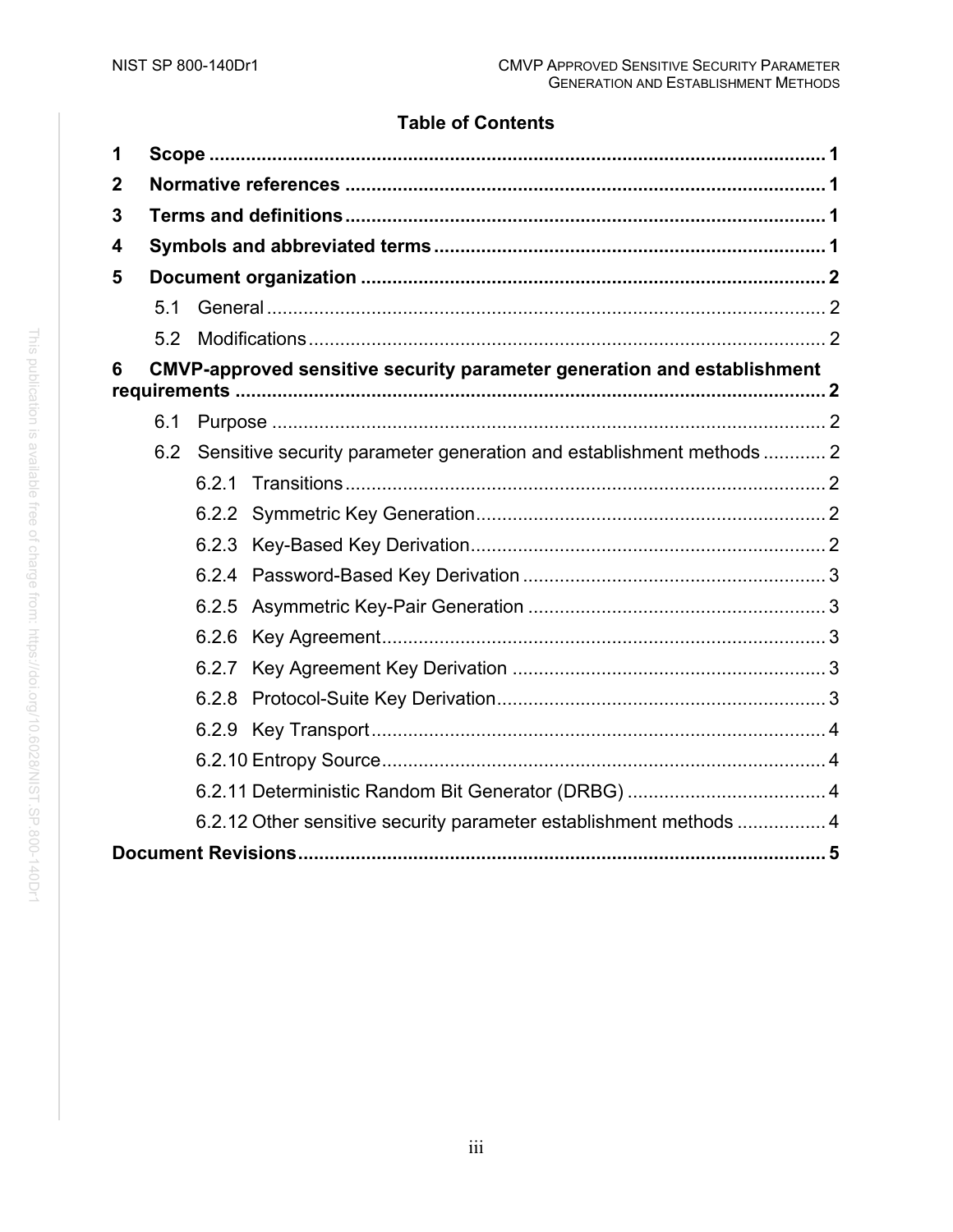# <span id="page-5-0"></span>**1 Scope**

This document specifies the Cryptographic Module Validation Program (CMVP) approved sensitive security parameter generation and establishment methods and supersedes those specified in International Organization for Standardization/International Electrotechnical Commission (ISO/IEC) 19790 Annex D and ISO/IEC 24759 paragraph 6.16.

# <span id="page-5-1"></span>**2 Normative references**

This section identifies the normative references cited as ISO/IEC 19790 and ISO/IEC 24759. The specific editions to be used are ISO/IEC 19790:2012 and ISO/IEC 24759:2017. Please note that the version 19790:2012 referenced here includes the corrections made in 2015.

National Institute of Standards and Technology (2019) *Security Requirements for Cryptographic Modules*. (U.S. Department of Commerce, Washington, DC), Federal Information Processing Standards Publication (FIPS) 140-3. <https://doi.org/10.6028/NIST.FIPS.140-3>

# <span id="page-5-2"></span>**3 Terms and definitions**

The following terms and definitions supersede or are in addition to ISO/IEC 19790 and ISO/IEC 24759.

*None at this time*

# <span id="page-5-3"></span>**4 Symbols and abbreviated terms**

The following symbols and abbreviated terms supersede or are in addition to ISO/IEC 19790 and ISO/IEC 24759 throughout this document:

| <b>CCCS</b>    | Canadian Centre for Cyber Security                                                                 |
|----------------|----------------------------------------------------------------------------------------------------|
| <b>CMVP</b>    | Cryptographic Module Validation Program                                                            |
| <b>CSD</b>     | <b>Computer Security Division</b>                                                                  |
| <b>CSTL</b>    | Cryptographic and Security Testing Laboratory                                                      |
| <b>FIPS</b>    | <b>Federal Information Processing Standard</b>                                                     |
| <b>FISMA</b>   | Federal Information Security Management/Modernization Act                                          |
| <b>ISO/IEC</b> | International Organization for Standardization/International<br><b>Electrotechnical Commission</b> |
| <b>NIST</b>    | National Institute of Standards and Technology                                                     |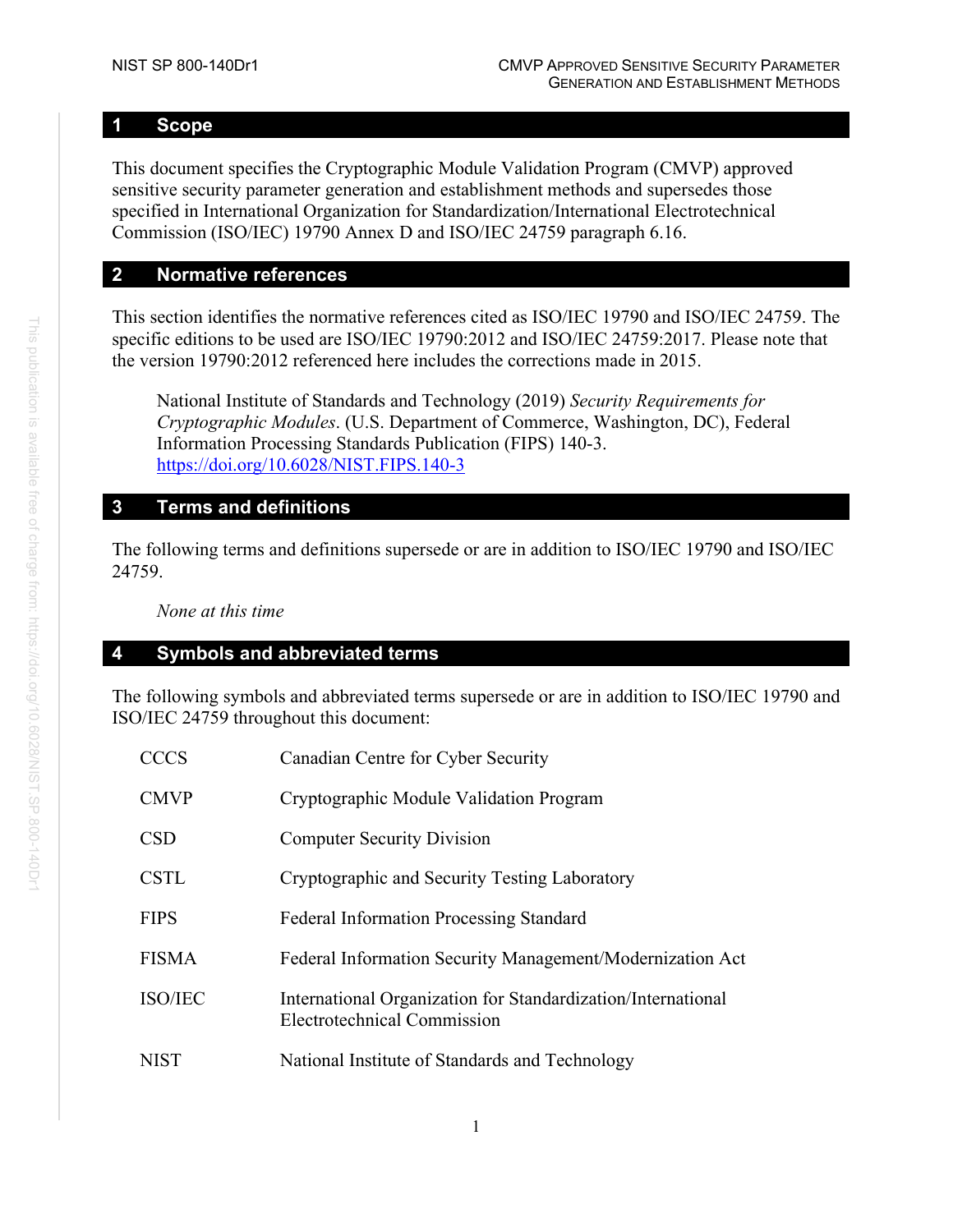SP 800-XXX NIST Special Publication 800 series document

#### <span id="page-6-0"></span>**5 Document organization**

#### <span id="page-6-1"></span>**5.1 General**

Section 6 of this document replaces the approved sensitive security parameter generation and establishment methods of ISO/IEC 19790 Annex D and ISO/IEC 24759 paragraph 6.16.

#### <span id="page-6-2"></span>**5.2 Modifications**

Modifications will follow a similar format to that used in ISO/IEC 24759. For additions to test requirements, new Test Evidence (TEs) or Vendor Evidence (VEs) will be listed by increasing the "sequence number". Modifications can include a combination of additions using underline and deletions using strikethrough. If no changes are required, the paragraph will indicate "No change".

# <span id="page-6-3"></span>**6 CMVP-approved sensitive security parameter generation and establishment requirements**

#### <span id="page-6-4"></span>**6.1 Purpose**

This document identifies CMVP-approved sensitive security parameter generation and establishment methods. These are considered CMVP-approved security functions. It precludes the use of all other sensitive security parameter generation and establishment methods.

#### <span id="page-6-5"></span>**6.2 Sensitive security parameter generation and establishment methods**

#### <span id="page-6-6"></span>**6.2.1 Transitions**

Barker EB, Roginsky AL (2019) *Transitioning the Use of Cryptographic Algorithms and Key Lengths*. (National Institute of Standards and Technology, Gaithersburg, MD), NIST Special Publication (SP) 800-131A, Rev. 2.<https://doi.org/10.6028/NIST.SP.800-131Ar2>

# <span id="page-6-7"></span>**6.2.2 Symmetric Key Generation**

Barker EB, Roginsky AL, Davis R (2020) *Recommendation for Cryptographic Key Generation*. (National Institute of Standards and Technology, Gaithersburg, MD), NIST Special Publication (SP) 800-133, Rev. 2.<https://doi.org/10.6028/NIST.SP.800-133r2>

#### <span id="page-6-8"></span>**6.2.3 Key-Based Key Derivation**

Chen L (2009) *Recommendation for Key Derivation Using Pseudorandom Functions (Revised)*. (National Institute of Standards and Technology, Gaithersburg, MD), NIST Special Publication (SP) 800-108, Revised.<https://doi.org/10.6028/NIST.SP.800-108>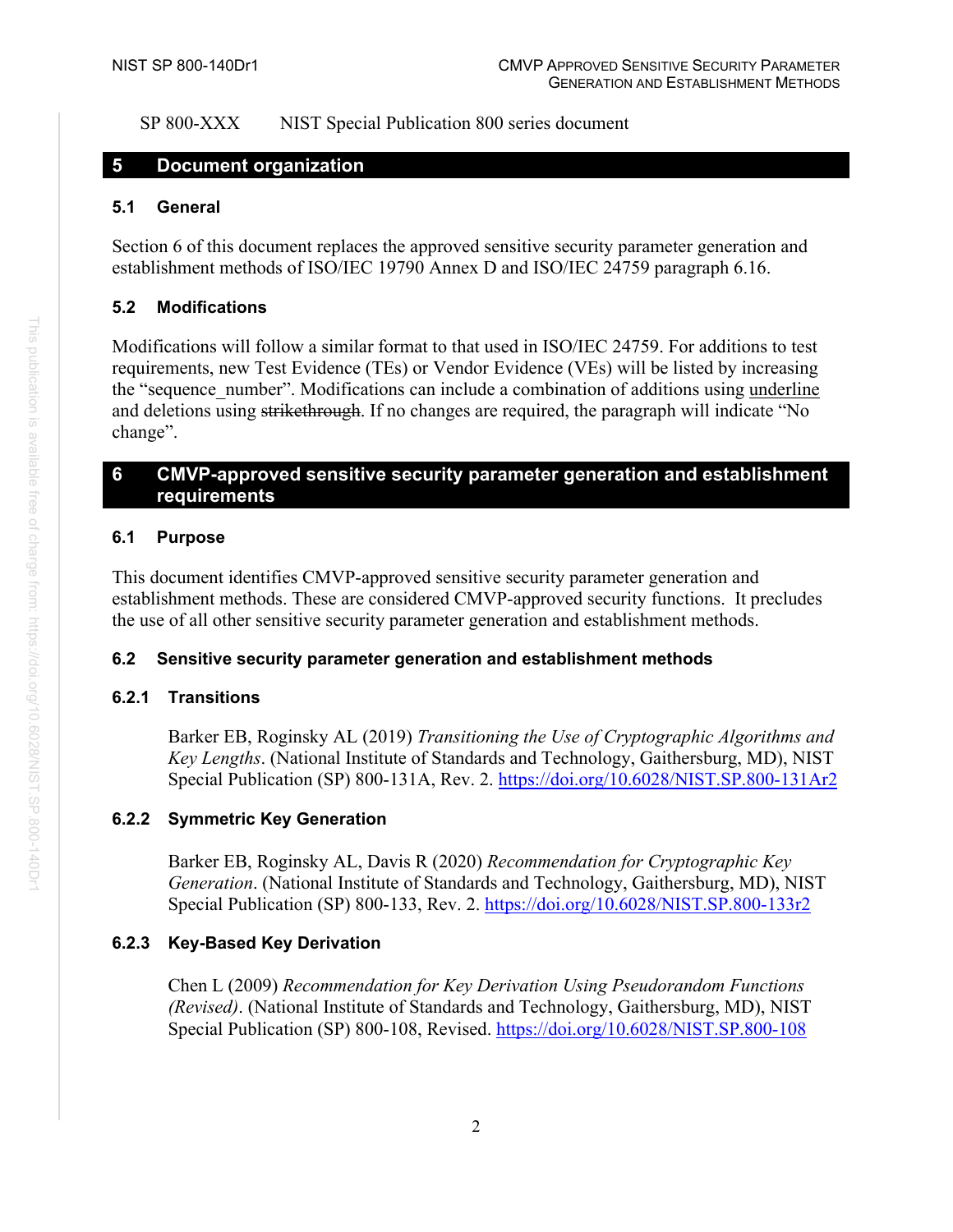#### <span id="page-7-0"></span>**6.2.4 Password-Based Key Derivation**

Sönmez Turan M, Barker EB, Burr WE, Chen L (2010) *Recommendation for Password-Based Key Derivation: Part 1: Storage Applications*. (National Institute of Standards and Technology, Gaithersburg, MD), NIST Special Publication (SP) 800-132. <https://doi.org/10.6028/NIST.SP.800-132>

#### <span id="page-7-1"></span>**6.2.5 Asymmetric Key-Pair Generation**

National Institute of Standards and Technology (2013) *Digital Signature Standard (DSS).* (U.S. Department of Commerce, Washington, DC), Federal Information Processing Standards Publication (FIPS) 186-4.<https://doi.org/10.6028/NIST.FIPS.186-4>

- DSA, RSA, and ECDSA.
- **Note**. For the purposes of the key establishment techniques, the Digital Signature Standard is only used to define the domain parameters and the (private, public) keypair generation.

#### <span id="page-7-2"></span>**6.2.6 Key Agreement**

Barker EB, Chen L, Roginsky AL, Vassilev A, Davis R (2018) *Recommendation for Pair-Wise Key-Establishment Schemes Using Discrete Logarithm Cryptography*. (National Institute of Standards and Technology, Gaithersburg, MD), NIST Special Publication (SP) 800-56A, Rev. 3.<https://doi.org/10.6028/NIST.SP.800-56Ar3>

Barker EB, Chen L, Roginsky AL, Vassilev A, Davis R, Simon S (2019) *Recommendation for Pair-Wise Key-Establishment Using Integer Factorization Cryptography*. (National Institute of Standards and Technology, Gaithersburg, MD), NIST Special Publication (SP) 800-56B, Rev. 2. [https://doi.org/10.6028/NIST.SP.800-](https://doi.org/10.6028/NIST.SP.800-56Br2) [56Br2](https://doi.org/10.6028/NIST.SP.800-56Br2)

#### <span id="page-7-3"></span>**6.2.7 Key Agreement Key Derivation**

Barker EB, Chen L, Davis R (2020) *Recommendation for Key-Derivation Methods in Key-Establishment Schemes*. (National Institute of Standards and Technology, Gaithersburg, MD), NIST Special Publication (SP) 800-56C, Rev. 2. <https://doi.org/10.6028/NIST.SP.800-56Cr2>

# <span id="page-7-4"></span>**6.2.8 Protocol-Suite Key Derivation**

Dang QH (2011) *Recommendation for Existing Application-Specific Key Derivation Functions*. (National Institute of Standards and Technology, Gaithersburg, MD), NIST Special Publication (SP) 800-135, Rev. 1.<https://doi.org/10.6028/NIST.SP.800-135r1>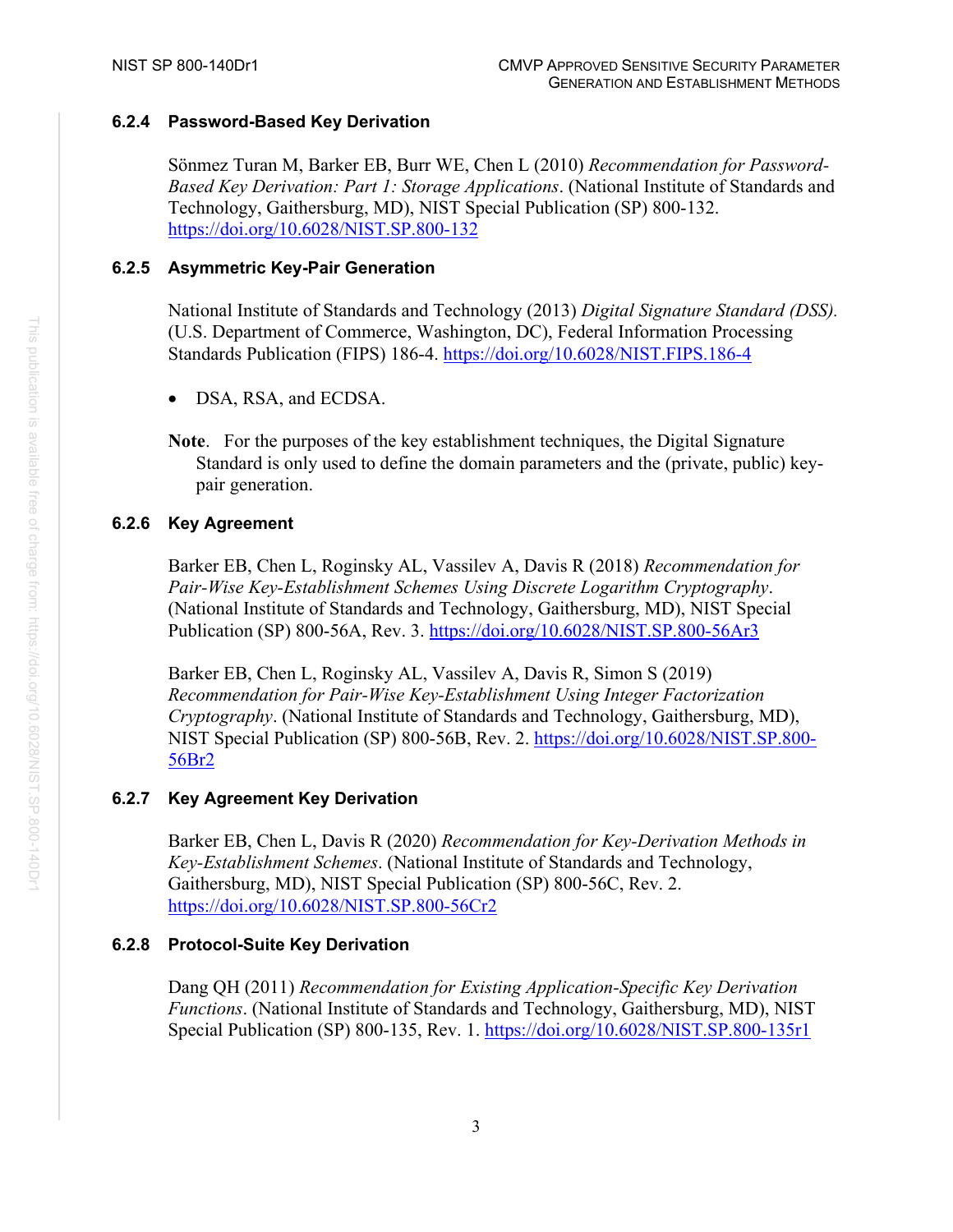The Transport Layer Security (TLS) Protocol Version 1.3, Section 7.1. (Internet Engineering Task Force, Fremont, CA), RFC 8446, August 2018. <https://tools.ietf.org/html/rfc8446#section-7.1>

# <span id="page-8-0"></span>**6.2.9 Key Transport**

# **6.2.9.1 Key Wrapping**

Dworkin MJ (2012) *Recommendation for Block Cipher Modes of Operation: Methods for Key Wrapping*. (National Institute of Standards and Technology, Gaithersburg, MD), NIST Special Publication (SP) 800-38F.<https://doi.org/10.6028/NIST.SP.800-38F>

# **6.2.9.2 Key Encapsulation**

Barker EB, Chen L, Roginsky AL, Vassilev A, Davis R, Simon S (2019) *Recommendation for Pair-Wise Key-Establishment Using Integer Factorization Cryptography*. (National Institute of Standards and Technology, Gaithersburg, MD), NIST Special Publication (SP) 800-56B, Rev. 2. [https://doi.org/10.6028/NIST.SP.800-](https://doi.org/10.6028/NIST.SP.800-56Br2) [56Br2](https://doi.org/10.6028/NIST.SP.800-56Br2)

# <span id="page-8-1"></span>**6.2.10 Entropy Source**

Sönmez Turan M, Barker EB, Kelsey JM, McKay KA, Baish ML, Boyle M (2018) *Recommendation for Entropy Sources Used for Random Number Generation*. (National Institute of Standards and Technology, Gaithersburg, MD), NIST Special Publication (SP) 800-90B.<https://doi.org/10.6028/NIST.SP.800-90B>

#### <span id="page-8-2"></span>**6.2.11 Deterministic Random Bit Generator (DRBG)**

Barker EB, Kelsey JM (2015) *Recommendation for Random Number Generation Using Deterministic Random Bit Generators*. (National Institute of Standards and Technology, Gaithersburg, MD), NIST Special Publication (SP) 800-90A, Rev. 1. <https://doi.org/10.6028/NIST.SP.800-90Ar1>

#### <span id="page-8-3"></span>**6.2.12 Other sensitive security parameter establishment methods**

Sensitive security parameter establishment methods allowed in the approved mode with appropriate restrictions are listed in FIPS 140-3 [Implementation Guidance](https://csrc.nist.gov/CSRC/media/Projects/cryptographic-module-validation-program/documents/fips%20140-3/FIPS%20140-3%20IG.pdf#D.A%20Acceptable%20SSP%20Establishment%20Protocols) Section D.A.